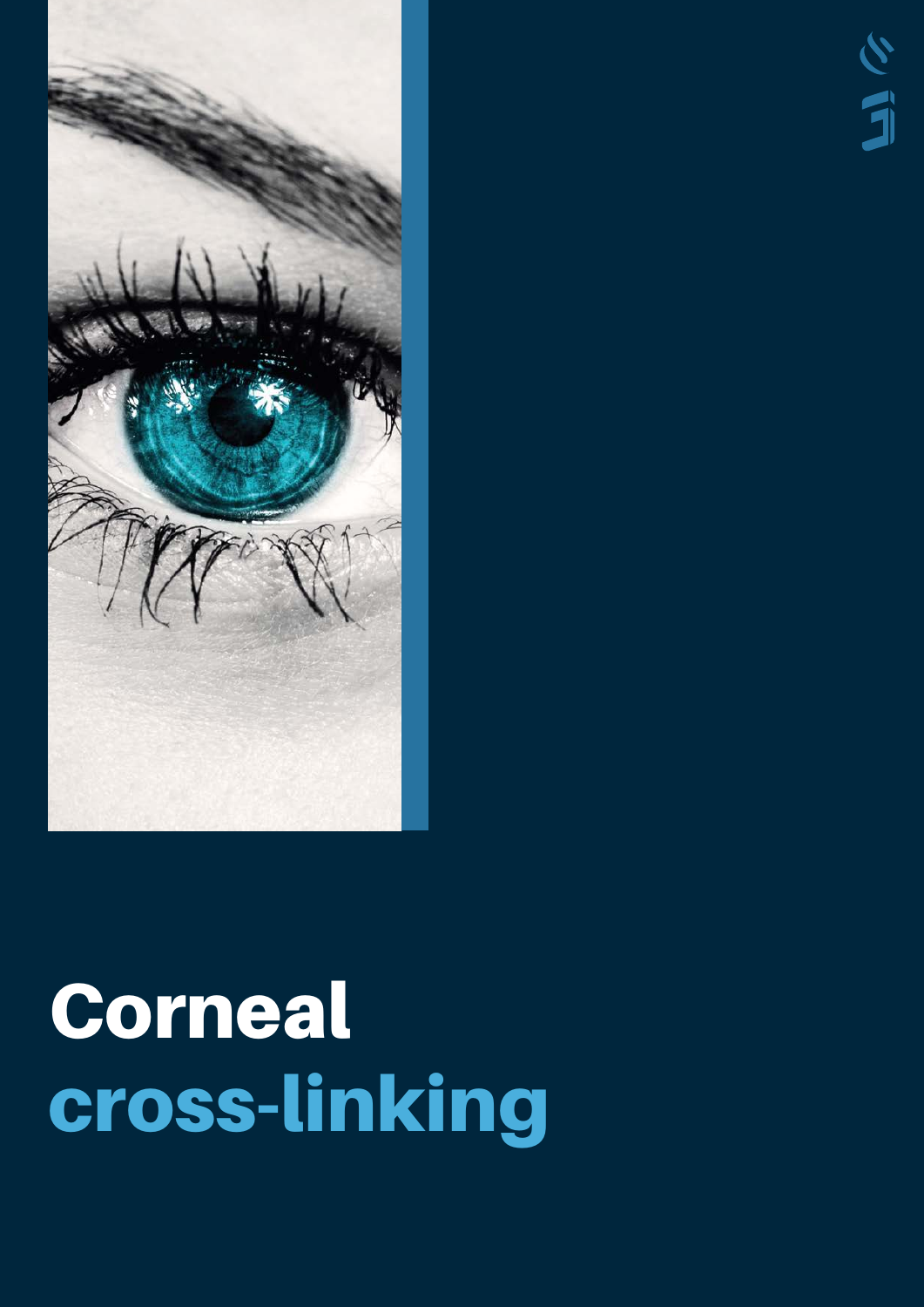

## The complete solution for your Cross-linking practice

Thanks to its solid field experience and the collaboration with leading ophthalmologists, SERVImed developed a new generation of CF X-LINKER. The new CF X-Linker has improved technical features, including a wider treatment range, for a complete and smooth surgical experience.



 $\epsilon$ Class IIA Medical Device

#### **Technical specifications**

- UV emission: 1-30 mW/cm<sup>2</sup>
- Beam Diameter: 3-12 mm
- Open system, compatible with most riboflavins on the market
- 10'' touchscreen display with a user-friendly interface
- Integrated camera for live procedure view
- Treatment report & database
- USB port for report saving

### Selectable treatments

- EPI-OFF: Dresden
- Iontophoresis
- EPI-ON: Custom Fast CXL (SERVImed worldwide exclusive)
- Keratitis CXL
- Continuous and pulsed
- User presets

#### **Custom Fast CXL treatment**

- CUSTOMIZED TOPO-PACHIMETRIC GUIDED TREATMENT based on patients' corneal parameters

- SAFE: Completely non invasive, EPI-ON treatment
- INNOVATIVE: Use of Vitamin E TPGS enhanced riboflavin formulations for improved results
- CERTIFIED: International patents, validated by clinical studies and publications, with a 7-year follow up published in *Cornea*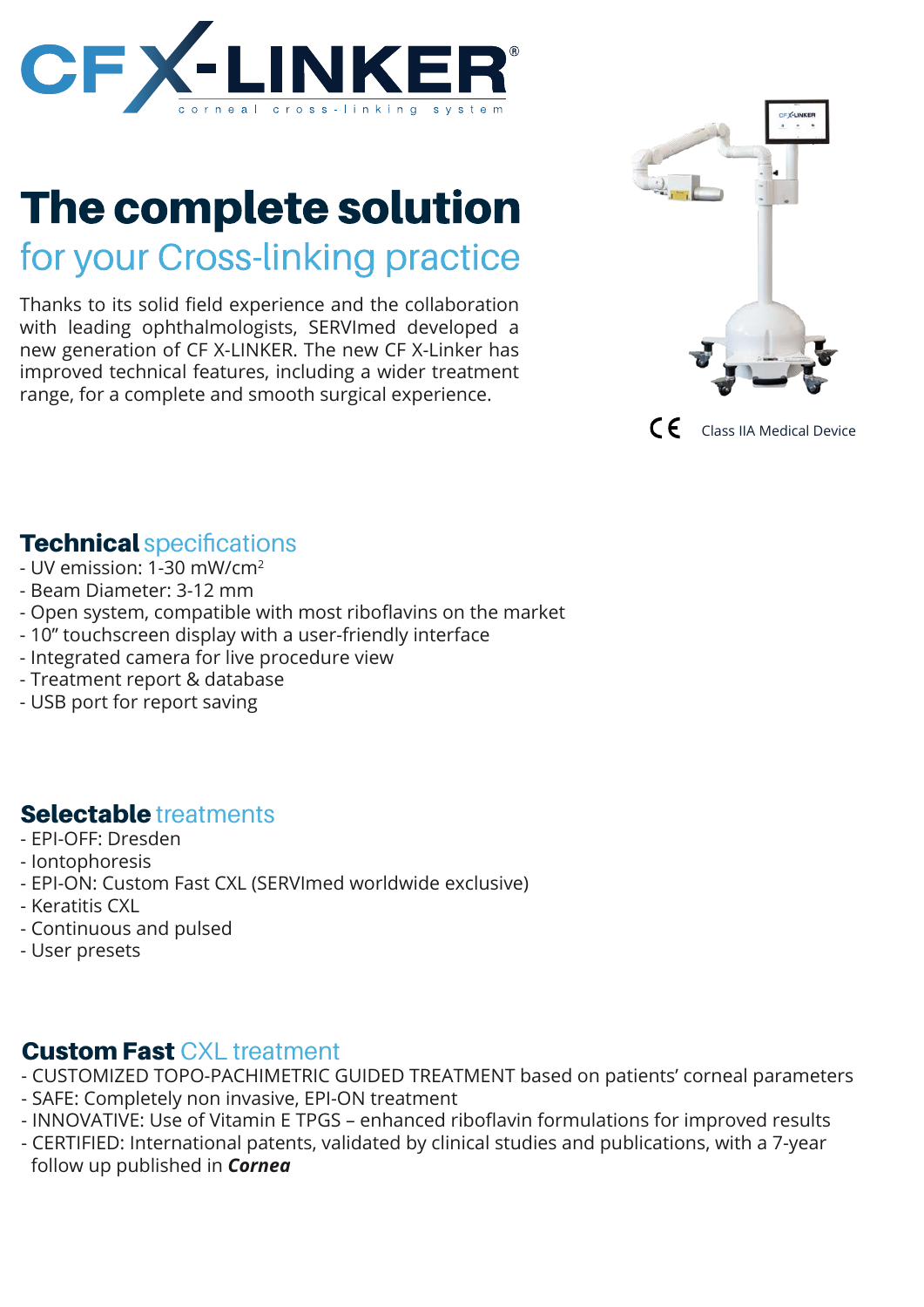

# Expanded treatment selection

- Dresden EPI-OFF
- Iontophoresis
- EPI-ON: Custom Fast CXL\*
- CXL for infectious Keratitis
- User treatment presets
- Continuous and pulsed UV mode

\*only with RIBOCROSS te® and RIBOFAST ophthalmic solutions.



# **Optimized** user experience

- Open system, compatible with every riboflavin on the market
- 10'' touchscreen display
- Easy to use interface
- Proprietary software for customization
- Integrated camera for real time procedure view



## Smarter workflow

- Compile, save and print treatment reports directly on the device
- Integrated treatment database for easy reviewing
- Remote assistance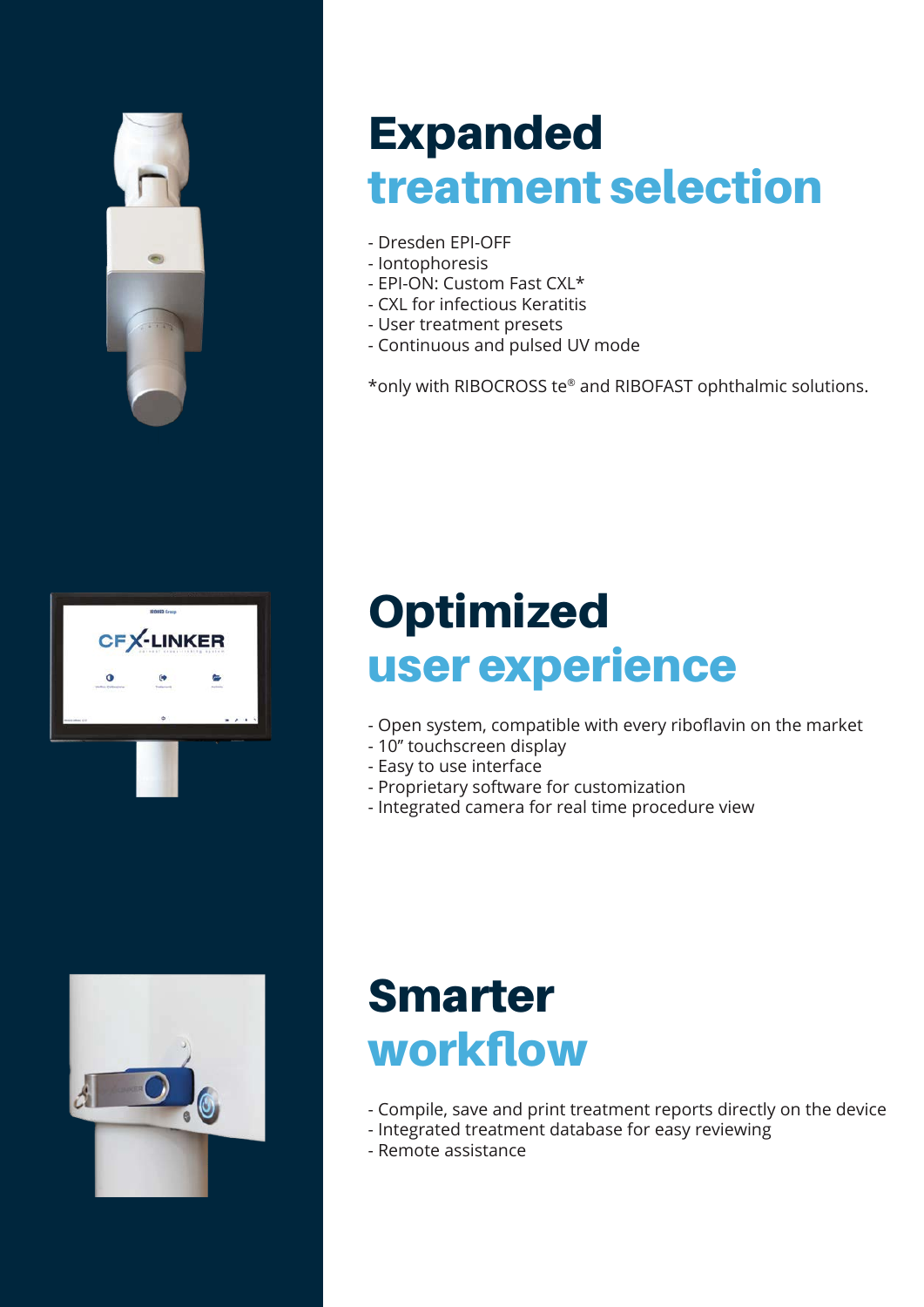# Custom fast corneal cross-linking



### Customized protocol

Topo-pachimetric guided treatment based on the patients' corneal parameters, thanks to the proprietary software.



Patient friendly Completely non invasive, EPI-ON treatment.



### Innovative approach

First and only to use Vitamin E TPGS-enhanced riboflavin solutions for improved results.



### Certified results

Published peer reviewed studies and clinical papers with a 7-year follow-up.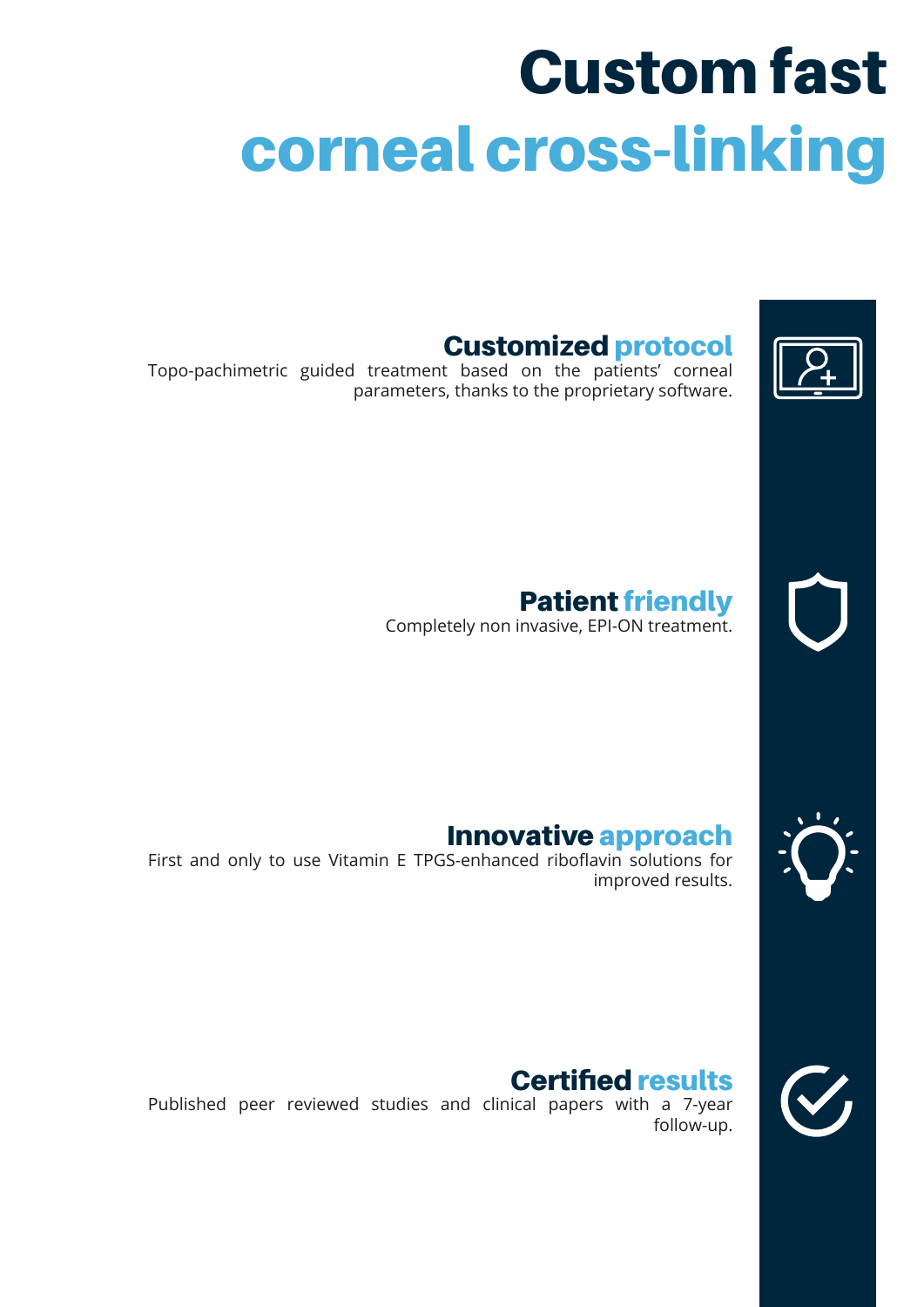# Riboflavin

# RIBOCROSS te®

## Ophthalmic solution for Corneal Cross-linking

- 10% Dextran
- Patented formulation with penetration enhancer (Vitamin E TPGS)
- Can be used with every CXL protocol and most UV devices on the market
- Can be used in CUSTOM FAST CXL protocol (only with CF X-LINKER System)

# **RIBOFAST**

### Dextran-free ophthalmic solution for Corneal Cross-linking

- Dextran-free
- Patented formulation with penetration enhancer (Vitamin E TPGS)
- Can be used with every CXL protocol and most UV devices on the market
- Can be used in CUSTOM FAST CXL protocol (only with CF X-LINKER System)

## Product information



1.5 ml single use sterile syringe

C E Class IIA Medical Device

**Patents:** Italy, Europe, USA, Russia, Australia, South Africa, Brazil.



#### **Bibliography**

1) "Enhancement of corneal permeation of riboflavin-5'-phosphate through vitamin E TPGS: A promising approach in corneal trans-epithelial cross linking treatment". Inter J Pharm 440 (2013) 148– 153.

2) "Transepithelial Corneal Cross-Linking With Vitamin E-Enhanced Riboflavin Solution and Abbreviated, Low-Dose UV-A: 24-Month Clinical Outcomes" Cornea 2016;35:145–150.

3) "Corneal Cross-Linking: Evaluating the Potential for a Lower Power, Shorter Duration Treatment" Cornea 2016;35:659–662.

- 4) "Customized Corneal Cross-linking A Mathematical Model" Cornea 2017;36:600–604.
- 5) "Corneal Cross-Linking The Science Beyond the Myths and Misconceptions" Cornea. 2019 Jun;38(6):780-790.

6) "Topography and Pachymetry Guided, Rapid Epi-on Corneal Cross-Linking for Keratoconus: 7-year Study Results" Cornea 2020;39:56–62. 7) "Compaction of very thin corneas from ultraviolet A riboflavin-vitamin E transepithelial cross-linking" Experimental Eye Research 205 (2021) 108484.

8) "Topo-pachimetric accelerated EPI-ON cross-linking compared to the Dresden protocol using riboflavin with Vitamin E TPGS: results of a 2-year randomized study" J. Clin. Med. 2021, 10, 3799.